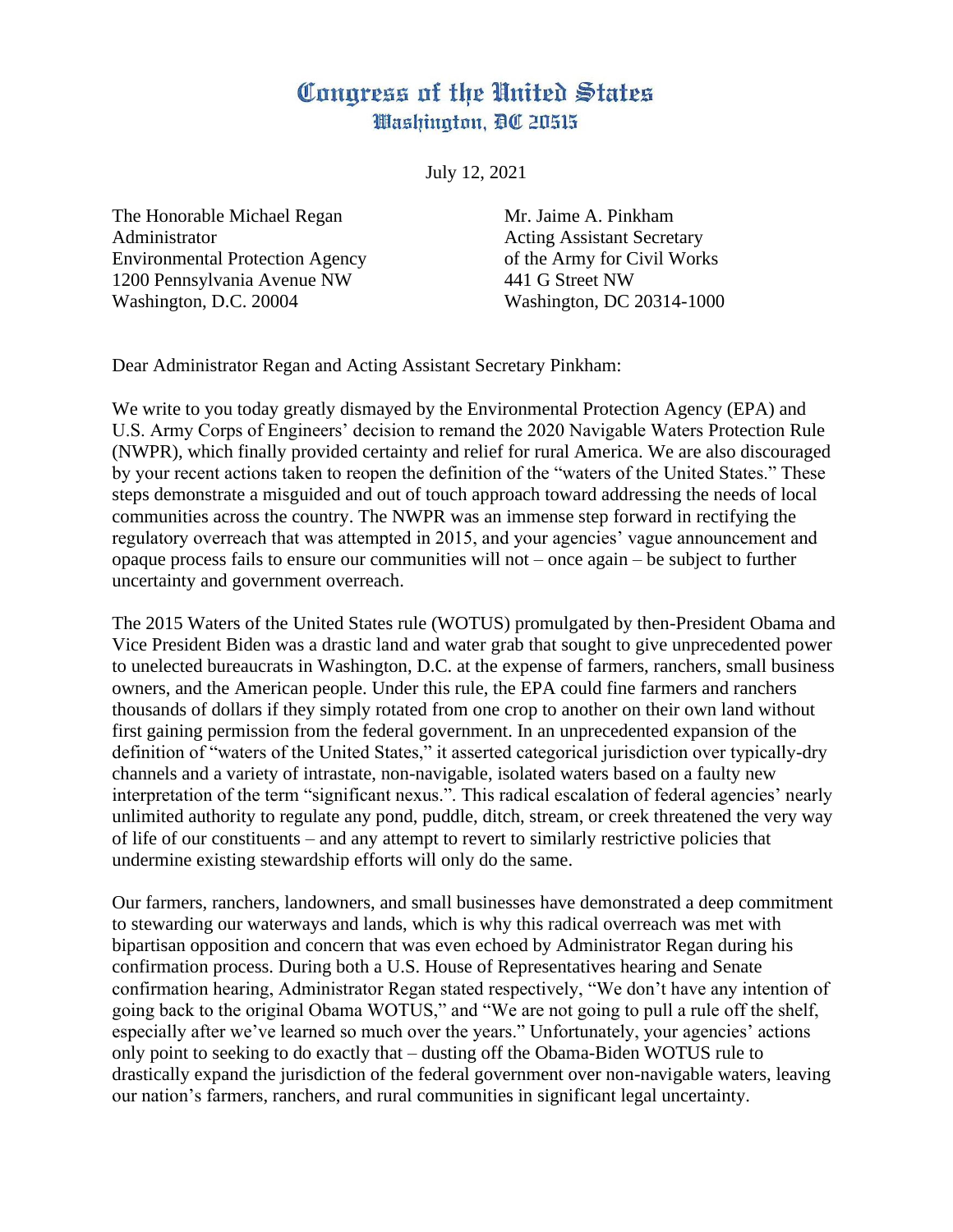In addition to earning bipartisan opposition in Congress, the Obama-Biden WOTUS rule was challenged by 31 Democratic and Republican Attorney Generals who declared the rule exceeded the statutory authority of the Clean Water Act (CWA) and violated the Administrative Procedure Act. They were right and two federal courts granted preliminary injunctions on the implementation of the rule, with one court declaring it violated *both* laws.

In response to this unconstitutional and reckless failure of federal policy, the NWPR was promulgated in partnership with states and local communities to provide clear, commonsense guidance defining what waters are subject to federal jurisdiction under the CWA. Through this rule, the Trump Administration eliminated the precarious "significant nexus" standard set by the Obama-Biden WOTUS rule which was at the root of the confusion and uncertainty that plagued this poor policy. By clearly and directly identifying "waters of the United States" in six categories and making further clarifications of the definitions of tributaries and adjacent wetlands, the NWPR has set a comprehensible and successful standard for federal water policy while continuing to provide protection for our waterways and environment. Moreover, it is currently in effect in all 50 states, and all unwarranted attempts to force injunctions on the rule have been struck down by the courts – something that could never be said of the Obama-Biden WOTUS rule due to its illegality.

Confusion, regulatory uncertainty, and litigation have surrounded the scope of federal authority of our nation's navigable waterways for decades. With your recent actions, the Biden Administration is trampling upon this progress and further jeopardizing rural Americans' confidence that this Administration is working in their best interest. Therefore, we request answers to the attached questions by July 30, 2021.

Rural communities in the West and across the country are dedicated to clean water and do not deserve to be punished by far-reaching, burdensome federal regulations. We look forward to your thorough and prompt responses to these important questions.

Sincerely,

Dan Newhouse Steve Daines

Mariannette C. Miller, Mecks

Mariannette Miller-Meeks, M.D. Joni Ernst Member of Congress The Congress Congress Congress Congress Congress Congress Congress Congress Congress Congress Congress Congress Congress Congress Congress Congress Congress Congress Congress Congress Congress Congress C

Nay Hurston's

Member of Congress United States Senator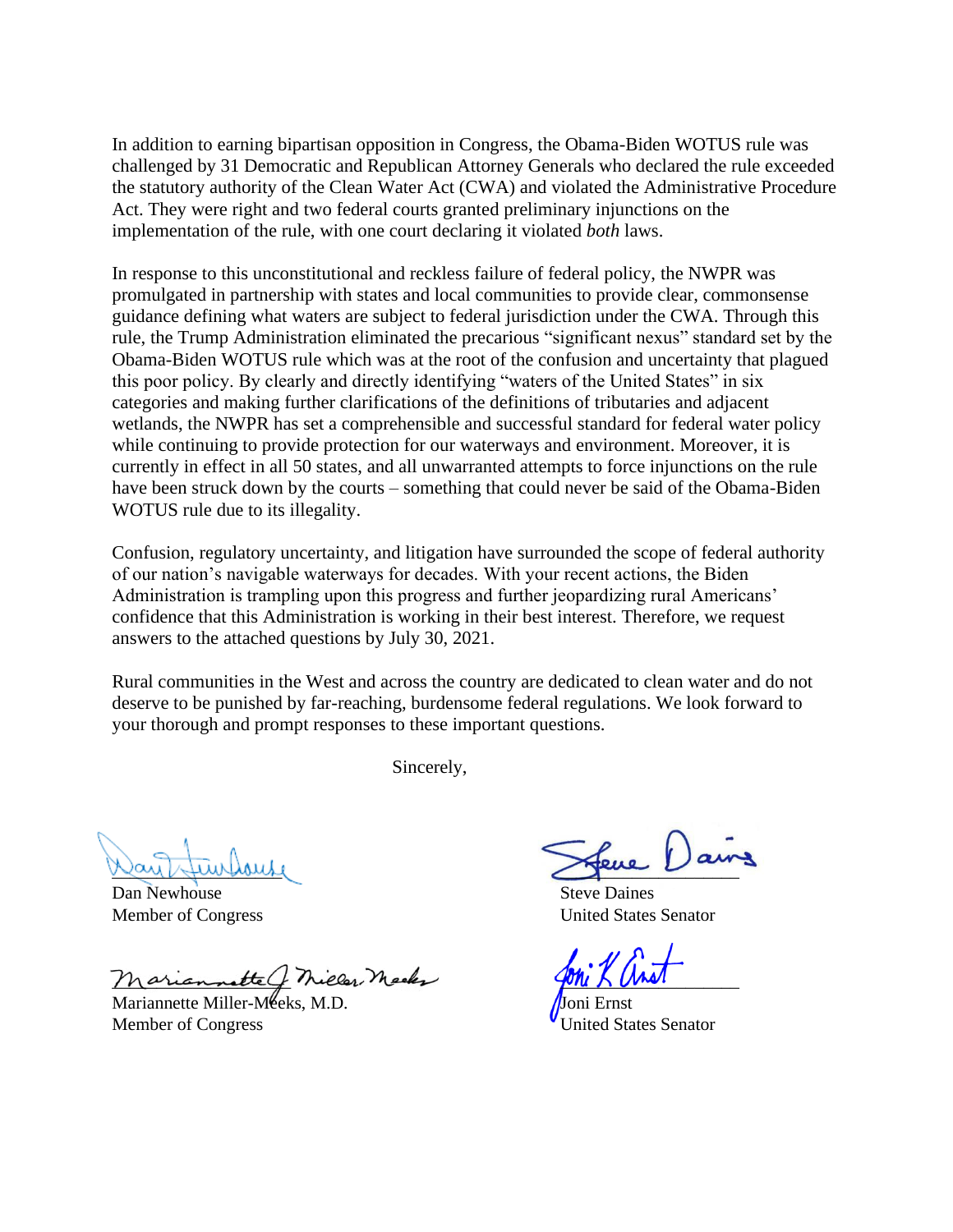**Don Bacon** Roy Blunt

 $kust \sim \omega$ 

Russ Fulcher Tom Cotton

 $N$  if  $\mu$ 

Ralph Norman Mike Crapo

Fred Keller **John Barrasso, M.D.** 

 $\sqrt{2\pi r}$ 

Doug LaMalfa Ted Cruz

\_\_\_\_\_\_\_\_\_\_\_\_\_\_\_\_\_\_\_\_ \_\_\_\_\_\_\_\_\_\_\_\_\_\_\_\_\_\_\_\_

Tracey Mann Deb Fischer Member of Congress United States Senator

Jay Olbernolte Jerry Moran Member of Congress United States Senator

 $Cn\rightarrow T$  Roger W. Marshall

**Chris Stewart Chris Stewart Roger Marshall, M.D.** Member of Congress United States Senator

 $\frac{1}{\sqrt{24}}$ 

Member of Congress United States Senator

Member of Congress United States Senator

Member of Congress United States Senator

Trea Perror Barrass

Member of Congress United States Senator

 $\alpha$  unity  $\alpha$ 

Liz Cheney  $\sqrt{ }$  John Hoeven Member of Congress United States Senator

Member of Congress United States Senator

 $\alpha$ lunto  $\alpha$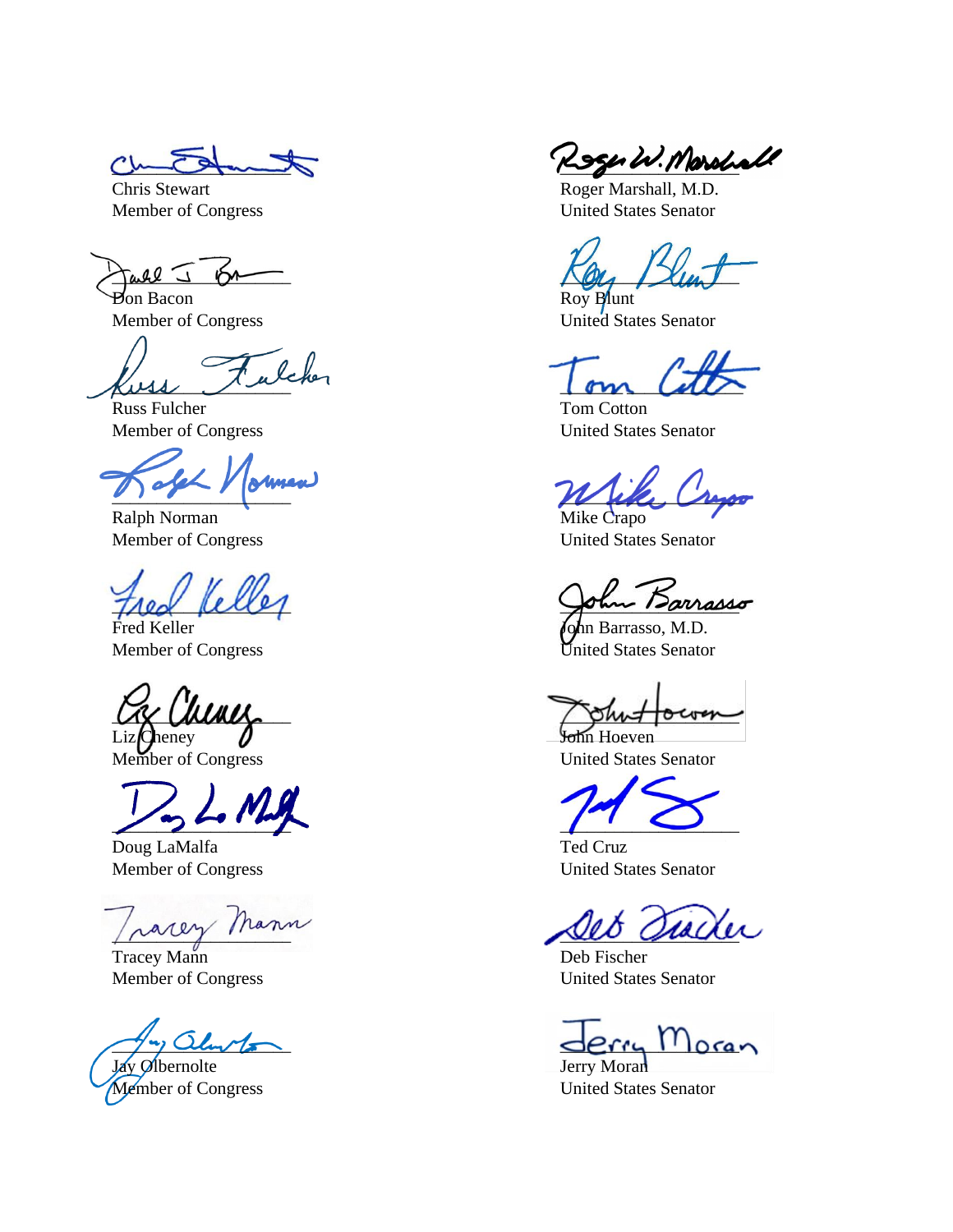$\chi$  and  $\mu$  assumed to the set of the set of the set of the set of the set of the set of the set of the set of the set of the set of the set of the set of the set of the set of the set of the set of the set of the set o

Paul A. Gosar, D.D. S. Ken Buck Member of Congress Member of Congress

The point of the means of the same

Mike Bost **Adrian Smith** 

 $\frac{d}{d\mu}$ 

Eric A. Crawford David G. Valadao Member of Congress Member of Congress

 $\bigcup_{\mathcal{U}}\bigcup_{\mathcal{U}}\bigcap_{\mathcal{U}}\bigcap_{\mathcal{U}}\bigcap_{\mathcal{U}}\bigcap_{\mathcal{U}}\bigcap_{\mathcal{U}}\bigcap_{\mathcal{U}}\bigcup_{\mathcal{U}}\bigcap_{\mathcal{U}}\bigcap_{\mathcal{U}}\bigcap_{\mathcal{U}}\bigcap_{\mathcal{U}}\bigcap_{\mathcal{U}}\bigcap_{\mathcal{U}}\bigcap_{\mathcal{U}}\bigcap_{\mathcal{U}}\bigcap_{\mathcal{U}}\bigcap_{\mathcal{U}}\bigcap_{\mathcal{U}}\bigcap_{\mathcal{U}}\bigcap_{\mathcal{U}}$ 

Dusty Johnson Bruce Westerman Member of Congress Member of Congress

 $\omega$  Estes thermal

Ron Estes Tom Tiffany

 $\frac{1}{25}$  del  $\frac{1}{2}$ 

Andy Biggs **James Comer** Member of Congress Member of Congress

Tom McClintock Markwayne Mullin Member of Congress Member of Congress

 $\sim$   $\sim$   $\sim$   $\sim$   $\sim$ 

Jeff Duncan James E. Risch Member of Congress United States Senator

Member of Congress Member of Congress

Member of Congress Member of Congress

Pete Stauber Kelly Armstrong Member of Congress Member of Congress

 $\mu_{\alpha\beta}$  or  $\nu$ 

Tacksame Millio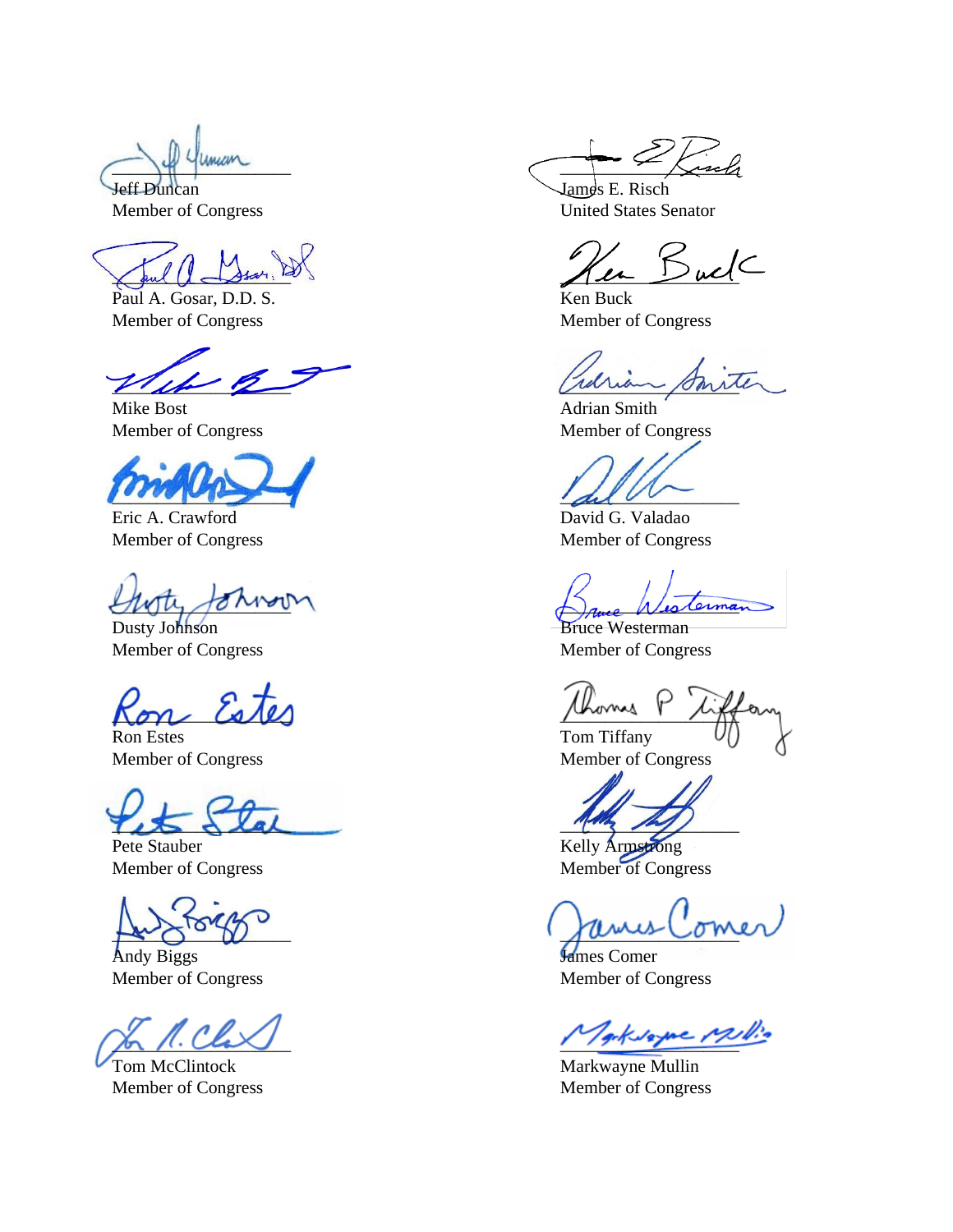Frank Lucas Tom Emmer

of Bully' Carter 151 / John Earl L. "Buddy" Carter Bob Gibbs

Member of Congress Member of Congress

 $\mu$   $\beta$ 

August Pfluger Cliff Bentz

Doug Lamborn Mark Amodei

Lauren Boebert Burgess Owens

Member of Congress Member of Congress

Jason Smith Michelle Fischbach

PLAAD ToutumEn

Member of Congress Member of Congress

Member of Congress Member of Congress

oug <del>Sa</del>mbour

Member of Congress Member of Congress

\_\_\_\_\_\_\_\_\_\_\_\_\_\_\_\_\_\_\_\_ \_\_\_\_\_\_\_\_\_\_\_\_\_\_\_\_\_\_\_\_

Yvette Herrell The Darrell Issa Member of Congress Member of Congress

 $\Delta T d\Delta R0$   $||\sin \theta|||_{1} \approx 1$ 

Debbie Lesko Matthew Rosendale, Sr. Member of Congress Member of Congress

 $\sum_{i=1}^n u_i$ 

Michelle fackbach

Member of Congress Member of Congress